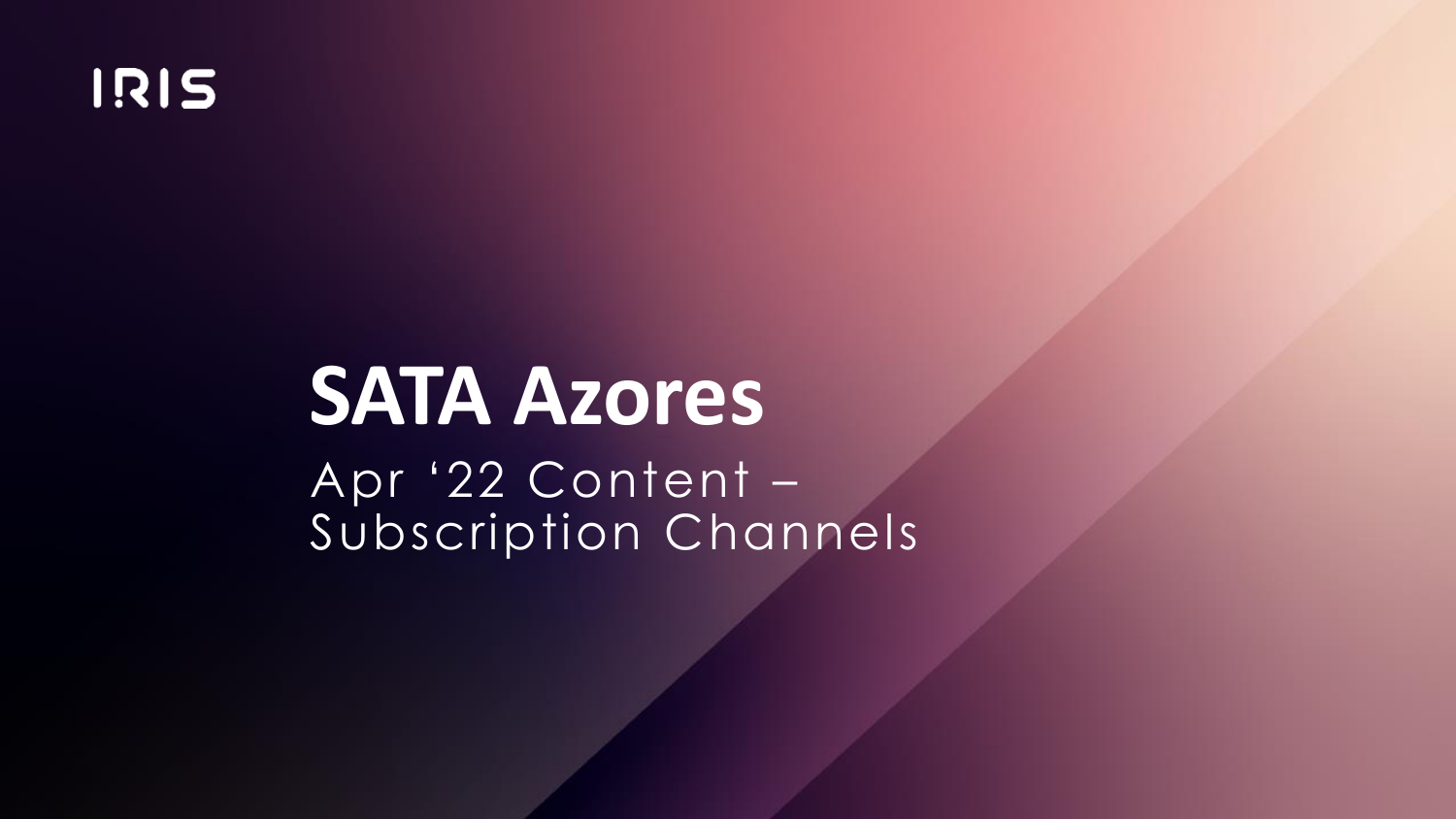#### **New Releases** Apr '22

 $\begin{array}{c} M \ \ A \ \ T \ \ R \ \ I \ \ X \\ \\ \end{array}$ 



The Matrix Resurrections



 $\frac{1}{\sqrt{\frac{1}{1-\epsilon}}}$ 

The Hating Game

King Richard

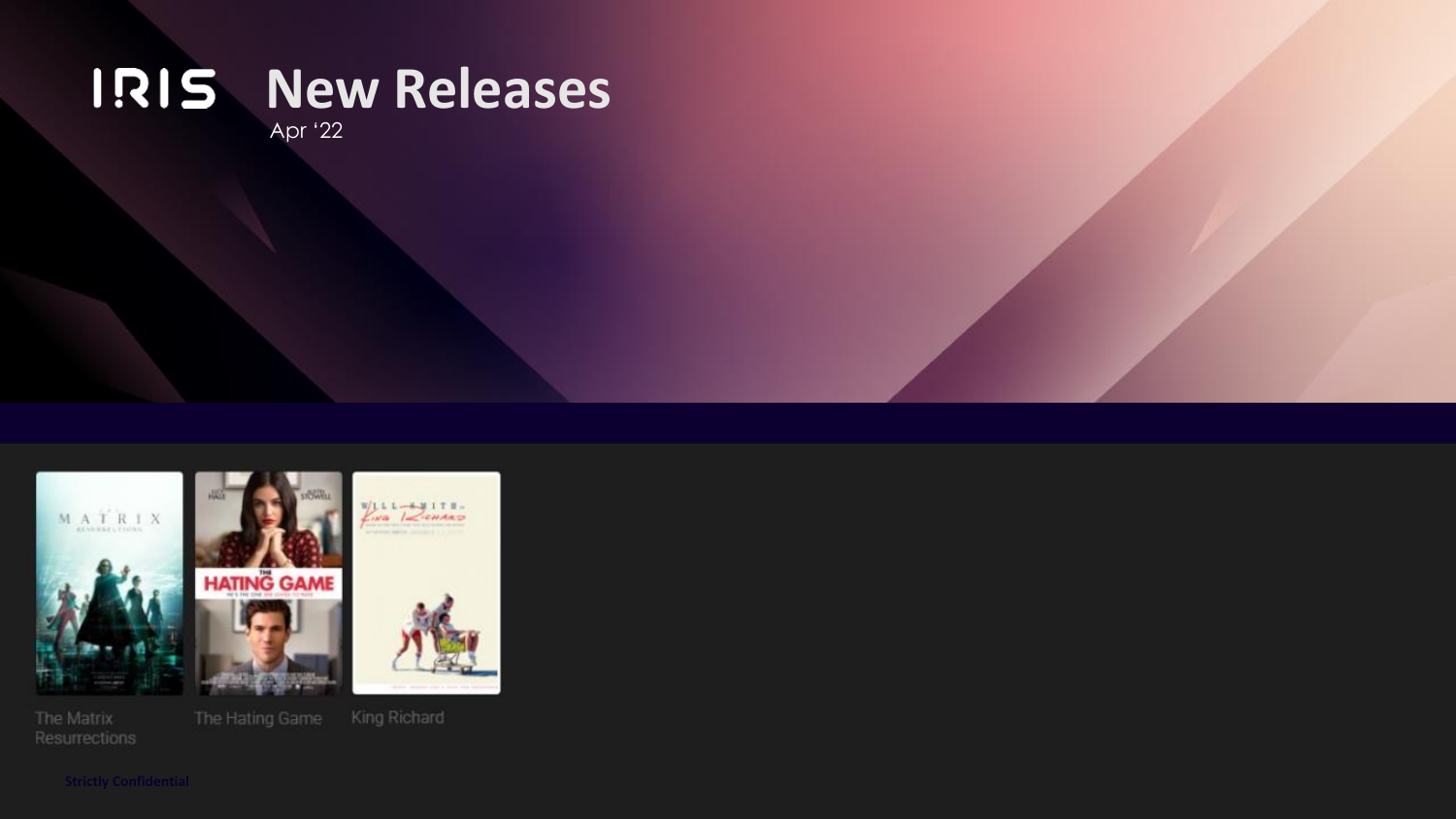| <b>Title</b>                       | <b>IMDB</b> | <b>Runtime</b> | Year | Genre     | Actor            | Actor                    | <b>Director</b>          | <b>Synopsis</b>                                                                                                                                                                                                                                                                                                                                                                                                                                      | Rating      | <b>Subs</b>                                                                                              | <b>Dubs</b>                                          |
|------------------------------------|-------------|----------------|------|-----------|------------------|--------------------------|--------------------------|------------------------------------------------------------------------------------------------------------------------------------------------------------------------------------------------------------------------------------------------------------------------------------------------------------------------------------------------------------------------------------------------------------------------------------------------------|-------------|----------------------------------------------------------------------------------------------------------|------------------------------------------------------|
| The Matrix<br><b>Resurrections</b> | 5.7         | 2:28           | 2021 | Action    | Keanu<br>Reeves  | Carrie-<br>Anne Mossi    | Lana<br>Wachowski        | Return to a world of two realities: one, everyday life; the other, what lies behind it. To find<br>out if his reality is a construct, to truly know himself, Mr. Anderson will have to choose to<br>follow the white rabbit once more.                                                                                                                                                                                                               | R           | <b>TBD</b>                                                                                               | <b>TBD</b>                                           |
| The Hating Game                    |             | 1:42           | 2021 | Comedy    | <b>Lucy Hale</b> | Corbin<br>Bernsen        | Peter<br>Hutchings       | Resolving to achieve professional success without compromising her ethics, Lucy embarks<br>on a ruthless game of one upmanship against cold and efficient nemesis Joshua, a rivalry<br>that is complicated by her growing attraction to him                                                                                                                                                                                                          | R           | ARA, CHI (TRA),<br>PFR, BPR, LSP                                                                         | <b>TBD</b>                                           |
| King Richard                       | 6.3         | 2:18           | 2021 | Biography | Will Smith       | Aunjanue<br><b>Ellis</b> | Reinaldo<br>Marcus Green | Armed with a clear vision and a brazen 78-page plan, Richard Williams is determined to<br>write his daughters, Venus and Serena, into history. Training on Compton, California's<br>neglected tennis courts - rain or shine - the girls are shaped by their father's unyielding<br>commitment and their mother's balanced perspective and keen intuition, defying the<br>seemingly insurmountable odds and prevailing expectations laid before them. | <b>PG13</b> | ENG CC, ARA,<br><b>BPR, DUT, CHI</b><br>(TRA), CHI (SIM)<br>ENG, FIN, GRE,<br>HEB, JPN, KOR,<br>LSO, TUR | ENG, BPR, CSP,<br>ENG AD, CFR, PFR,<br>ITA, LSP, RUS |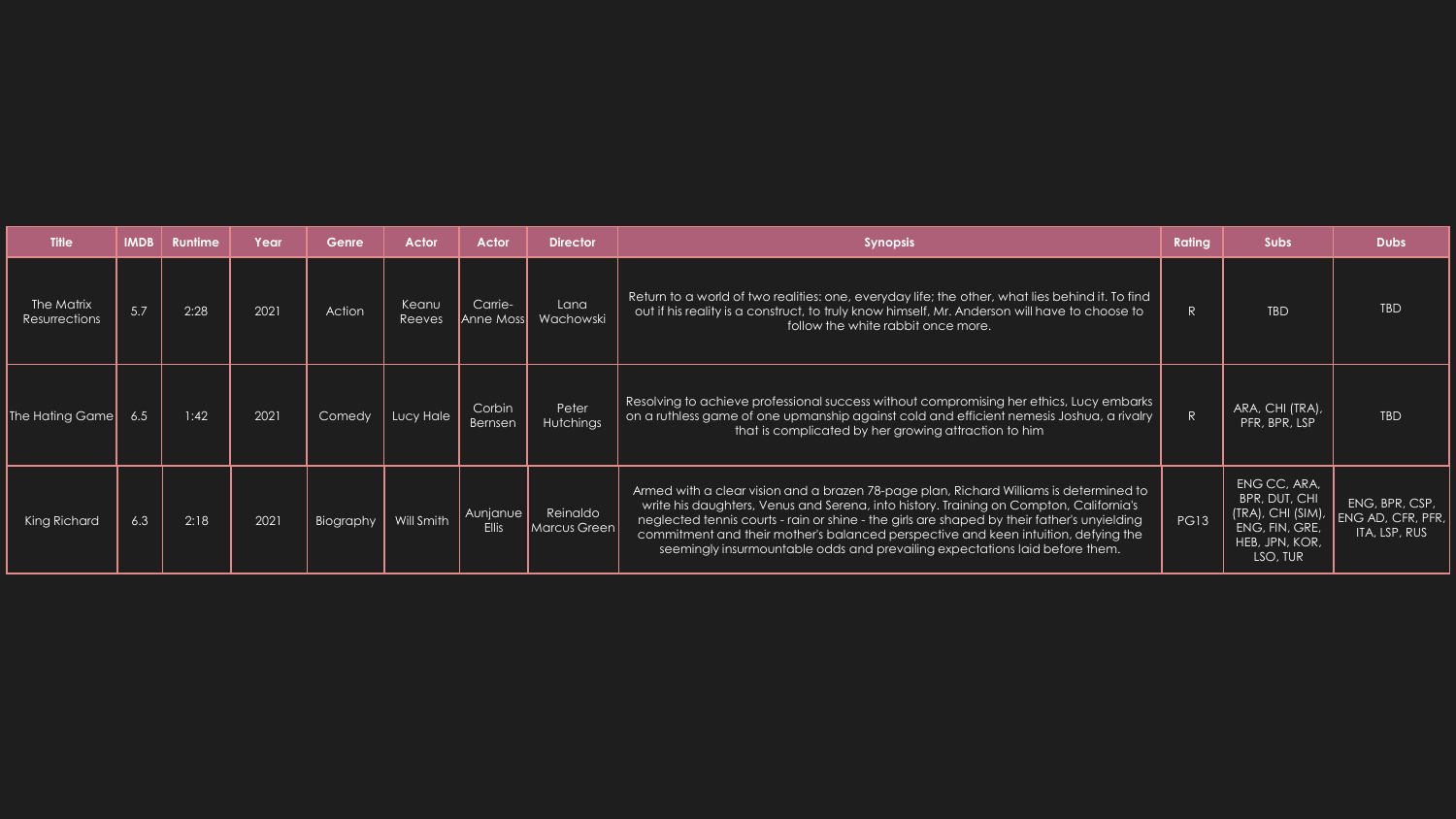



Charming the Hearts of Men

The Many Saints of Dune Newark

Reminiscence



The Suicide Squad

Ainbo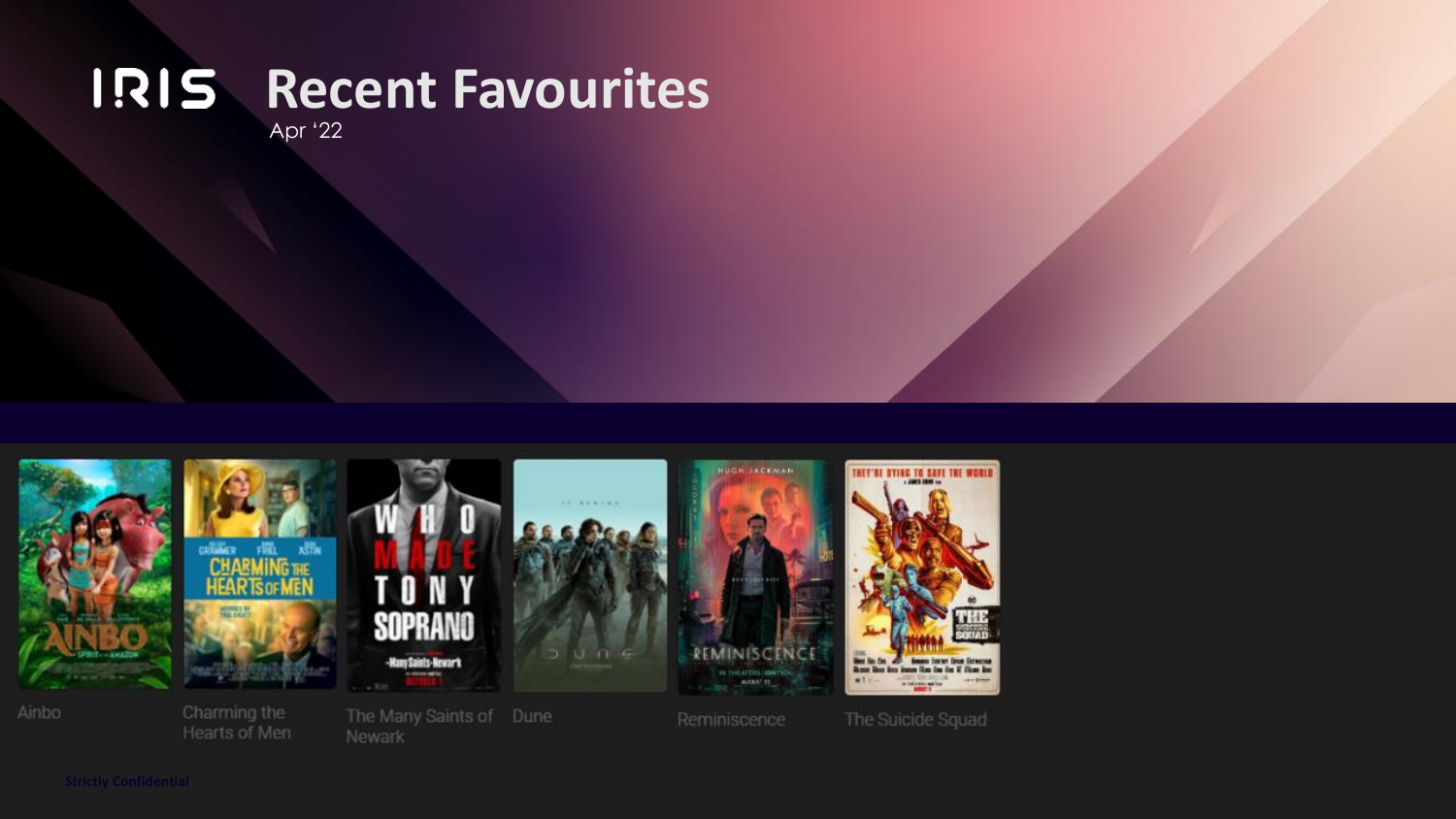| <b>Title</b>                   |     | <b>IMDB</b> Runtime | Year | Genre                     | <b>Actor</b>          | Actor                 | <b>Director</b>                  | <b>Synopsis</b>                                                                                                                                                                                                                                                                                                                                                                                                                                                                                                                                                                                                                                                                                                                                                                                                                                                                                                                                                                                                                                                                                     | Ratina              | <b>Subs</b>                                                                                       | <b>Dubs</b>                                                                             |
|--------------------------------|-----|---------------------|------|---------------------------|-----------------------|-----------------------|----------------------------------|-----------------------------------------------------------------------------------------------------------------------------------------------------------------------------------------------------------------------------------------------------------------------------------------------------------------------------------------------------------------------------------------------------------------------------------------------------------------------------------------------------------------------------------------------------------------------------------------------------------------------------------------------------------------------------------------------------------------------------------------------------------------------------------------------------------------------------------------------------------------------------------------------------------------------------------------------------------------------------------------------------------------------------------------------------------------------------------------------------|---------------------|---------------------------------------------------------------------------------------------------|-----------------------------------------------------------------------------------------|
| Ainbo: Spirit of<br>the Amazon | 4.7 | 1:24                | 2021 | Animation                 | Lola Raie             | Bernardo Del<br>Paula | Richard<br>Claus, Jose<br>Zelada | In the spirit of Moana and Frozen, 'Ainbo - Spirit of the Amazon' is the epic journey of a young hero<br>and her Spirit Guides, "Dillo" a cute and humorous armadillo and "Vaca" a goofy oversized tapir, who<br>embark on a quest to save their home in the spectacular Amazon Rainforest.                                                                                                                                                                                                                                                                                                                                                                                                                                                                                                                                                                                                                                                                                                                                                                                                         | Not<br>Rated        | ARA, CHI (TRA)                                                                                    | PFR, DUT, GER,<br>RUS, BPR, LSP, CZE,<br>DAN, FIN, ICE,<br>NOR, SWE, UKR,<br><b>VIE</b> |
| Charming the<br>Hearts of Men  | 7.4 | 1:47                | 2021 | Drama                     | Anna Friel            | Kelsey<br>Grammer     | S.E. DeRose                      | Based on a true story in the 1960s, Grace Gordon is the daughter of a prominent small town judge<br>who, upon her father's death, learns the family estate is in foreclosure and the family fortune has<br>disappeared. Grace is determined to make her own money and save the family estate. Upon looking<br>for work, Grace's eyes are opened to the sexism and racism prevalent during the time. She enlists the<br>help of a family friend who is also a Congressman to pass historic legislation and end discrimination for<br>all people, no matter their gender or race.                                                                                                                                                                                                                                                                                                                                                                                                                                                                                                                     | <b>Not</b><br>Rated | ARA, CHI (TRA),<br>BPR, LSP                                                                       | Inquire                                                                                 |
| The Many Saints <br>of Newark  | 6.5 | 2:00                | 2021 | Crime                     | Alessandro<br>Nivola  | Michael<br>Gandolfini | Alan Taylor                      | Young Anthony Soprano is growing up in one of the most tumultuous eras in Newark's history,<br>becoming a man just as rival gangsters begin to rise up and challenge the all-powerful DiMeo crime<br>family's hold over the increasingly race-torn city. Caught up in the changing times is the uncle he<br>idolizes, Dickie Moltisanti, who struggles to manage both his professional and personal responsibilities—<br>and whose influence over his nephew will help make the impressionable teenager into the all-<br>powerful mob boss we'll later come to know: Tony Soprano.                                                                                                                                                                                                                                                                                                                                                                                                                                                                                                                  | $\mathsf{R}$        | ENG CC, ARA,<br>BPR, DUT, CHI<br>(TRA), CHI (SIM)<br>ENG, FIN, GRE,<br>HEB, JPN, KOR,<br>LSP, TUR | ENG, BPR, CSP,<br>ENG AD, CFR, PFR,<br><b>GER, ITA, LSP, RUS</b>                        |
| Dune                           | 8.3 | 2:35                | 2021 | Science<br><b>Fiction</b> | Timothee<br>Chalament | Rebecca<br>Ferguson   | Denis<br>Villeneuve              | Academy Award nominee Denis Villeneuve (""Arrival,"" ""Blade Runner 2049"") directs Warner Bros.<br>Pictures and Legendary Pictures' Dune, the big-screen adaptation of Frank Herbert's seminal bestseller<br>of the same name.A mythic and emotionally charged hero's journey, Dune tells the story of Paul<br>Atreides, a brilliant and gifted young man born into a great destiny beyond his understanding, who<br>must travel to the most dangerous planet in the universe to ensure the future of his family and his<br>people. As malevolent forces explode into conflict over the planet's exclusive supply of the most<br>precious resource in existence—a commodity capable of unlocking humanity's greatest potential—<br>only those who can conquer their fear will survive.                                                                                                                                                                                                                                                                                                             | <b>PG13</b>         | ENG CC, ARA,<br>BPR, DUT, CHI<br>(TRA), CHI (SIM)<br>ENG, FIN, GRE,<br>HEB, JPN, KOR,<br>LSP      | ENG, BPR, CSP,<br>ENG AD, CFR, PFR,<br>GER, ITA, JPN, LSP,<br>RUS, THA, TUR             |
| The Suicide<br>Squad           | 7.4 | 2:12                | 2021 | Action                    | Margot<br>Robbie      | Idris Elba            | James Gunn                       | Welcome to hell—a.k.a. Belle Reve, the prison with the highest mortality rate in the US of A. Where the<br>worst Super-Villains are kept and where they will do anything to get out—even join the super-secret,<br>super-shady Task Force X. Today's do-or-die assignment? Assemble a collection of cons, including<br>Bloodsport, Peacemaker, Captain Boomerang, Ratcatcher 2, Savant, King Shark, Blackguard, Javelin<br>and everyone's favorite psycho, Harley Quinn. Then arm them heavily and drop them (literally) on the<br>remote, enemy-infused island of Corto Maltese. Trekking through a jungle teeming with militant<br>adversaries and guerrilla forces at every turn, the Squad is on a search-and-destroy mission with only<br>Colonel Rick Flag on the ground to make them behaveand Amanda Waller's government techies in<br>their ears, tracking their every movement. And as always, one wrong move and they're dead<br>(whether at the hands of their opponents, a teammate, or Waller herself). If anyone's laying down<br>bets, the smart money is against them—all of them. | R                   | ENG CC, ARA,<br>BPR, CHI (TRA),<br>CHI (SIM), DUT,<br>ENG, FIN, GRE,<br>HEB, JPN, KOR,<br>LSP     | ENG, BPR, CSP,<br>CFR, PFR, GER, ITA.<br>JPN, LSP, RUS, THA,<br><b>TUR</b>              |
| Reminiscence                   | 5.9 | 1:56                | 2021 | Mystery                   | Hugh<br>Jackman       | Rebecca<br>Ferguson   | Lisa Jov                         | From the co-creator of Westworld, Lisa Joy. Nick Bannister (Hugh Jackman) is a private investigator of<br>the mind who helps his clients access lost memories. But when he takes on Mae (Rebecca Ferguson)<br>as a client, a simple matter of lost and found becomes a dangerous obsession.                                                                                                                                                                                                                                                                                                                                                                                                                                                                                                                                                                                                                                                                                                                                                                                                         | <b>PG-13</b>        | ENG CC, ARA,<br>BPR, CHI (TRA)<br>CHI (SIM), DUT,<br>ENG, FIN, GRE,<br>HEB, JPN, KOR,<br>TUR, LSP | ENG, BPR, CSP,<br>ENG AD, CFR, PFR,<br>GER, ITA, LSP, RUS,<br><b>THA</b>                |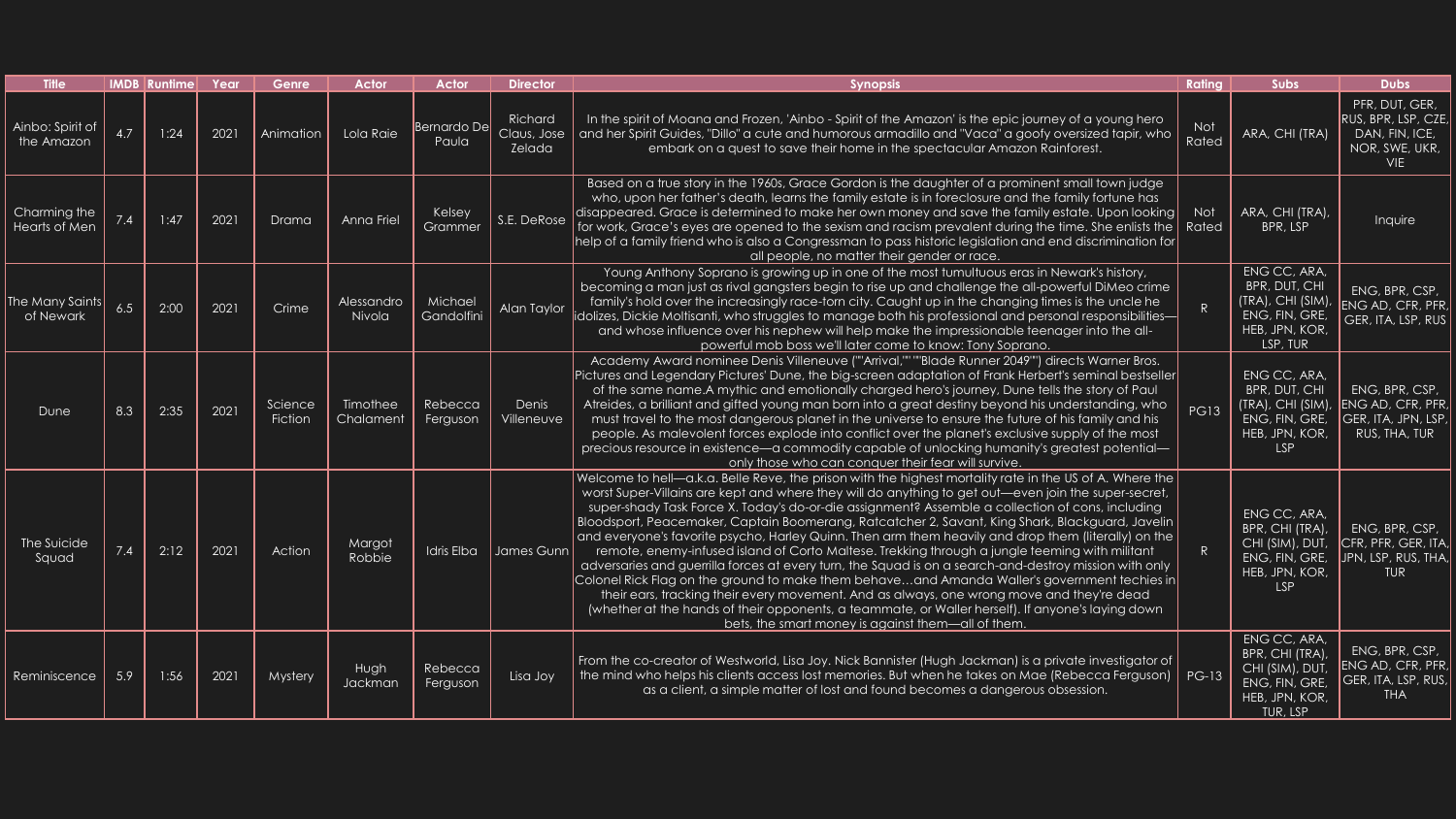# **RIS Rediscovered Classics**

Apr '22





















Hoot

Minions

Pets 2

Justice League

of the S.

We Go Again!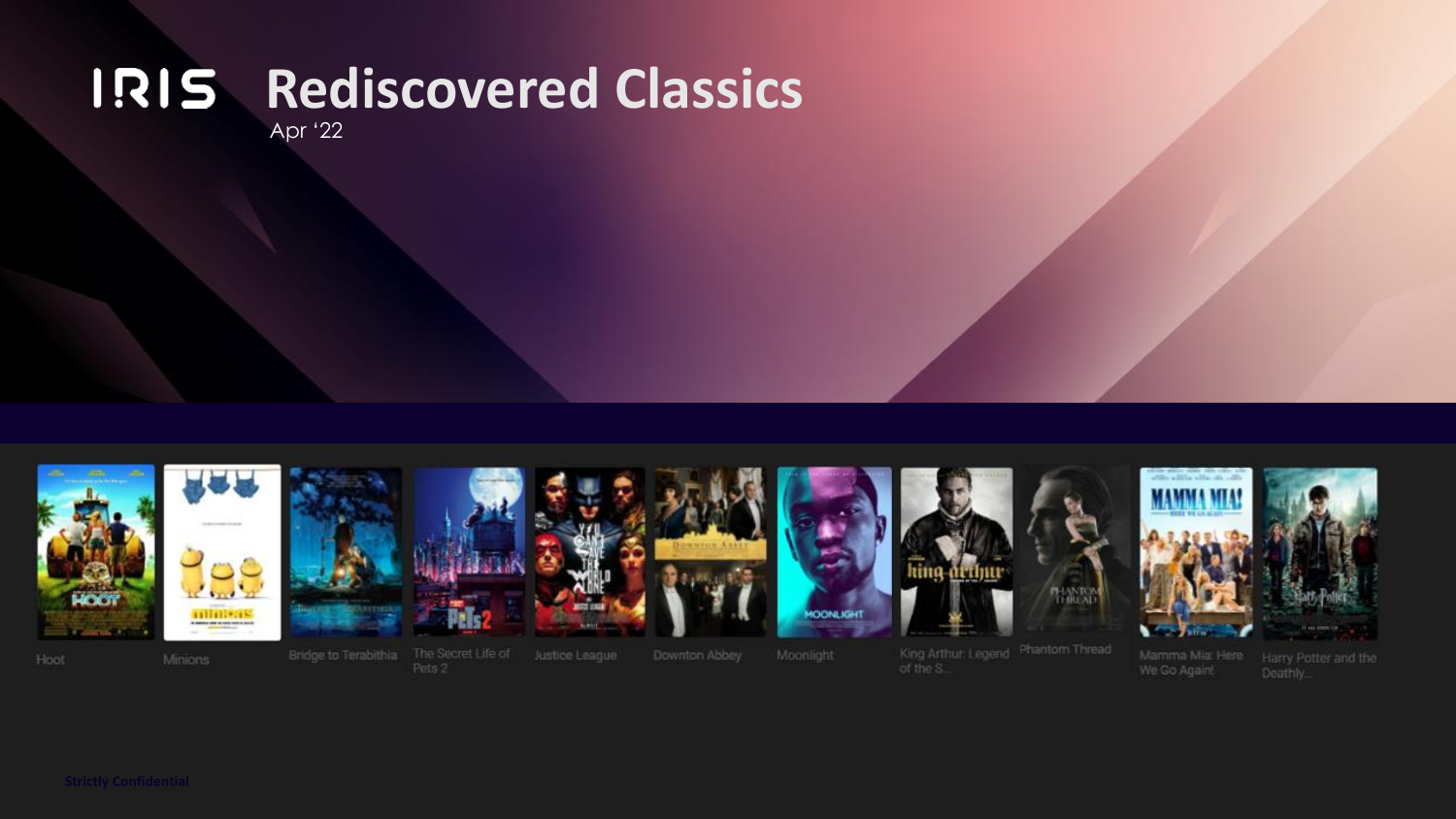| <b>Title</b>                                          |       | <b>IMDB Runtime Year</b> |      | Genre            | Actor                            | Actor                             | <b>Director</b>                         | <b>Synopsis</b>                                                                                                                                                                                                                                                                                                                                                                                                                                                                                                                                        | Rating       | <b>Subs</b>                                                                                                                  | <b>Dubs</b>                                                                                  |
|-------------------------------------------------------|-------|--------------------------|------|------------------|----------------------------------|-----------------------------------|-----------------------------------------|--------------------------------------------------------------------------------------------------------------------------------------------------------------------------------------------------------------------------------------------------------------------------------------------------------------------------------------------------------------------------------------------------------------------------------------------------------------------------------------------------------------------------------------------------------|--------------|------------------------------------------------------------------------------------------------------------------------------|----------------------------------------------------------------------------------------------|
| Hoot                                                  | 5.5   | 1:35                     |      |                  | 2006   Adventure   Luke Wilson   | Logan<br>Lerman                   | <b>Wil Shriner</b>                      | The story of a young man moves from Montana to Florida with his family, where he's compelled to engage in <br>a fight to protect a population of endangered owls, and that a tough girl at his school named Beatrice has<br>some connection with the barefoot boy, who has some connection with vandalism at the construction site.<br>When they realize that a population of endangered burrowing owls is threatened by new construction the<br>kids decide to take on crooked politicians and bumbling cops in the hope of saving their new friends. | PG           |                                                                                                                              | ENG, CFR, PFR,<br>GER, KOR, BPR,<br>CSP, LSP                                                 |
| <b>Minions</b>                                        | 6.4   | 1:31                     |      | 2015 Animation   | Sandr <u>a</u><br><b>Bullock</b> | Jon Hamm                          | Pierre Coffin,<br>Kyle Balda            | Ever since the dawn of time, the Minions have lived to serve the most despicable of masters. From the T-Rex<br>to Napoleon, the easily distracted tribe has helped the biggest and the baddest of villains. Now, join<br>protective leader Kevin, teenage rebel Stuart, and lovable little Bob on a global road trip. They'll earn a shot<br>to work for a new boss, the world's first female supervillain, and try to save all of Minionkind from annihilation.                                                                                       | PG           | ARA, HEB, JPN,<br>KOR, CHI (TRA)                                                                                             | BPR, CSP, DUT,<br>ENG, GER, ITA,<br>JPN, KOR, LSP,<br>PFR, POL, RUS,<br>THA, TUR             |
| he Secret Life <br>of Pets 2                          | 6.5   | 1:26                     | 2019 | Animation        | Patton<br>Oswalt                 | <b>Kevin Hart</b>                 | Chris<br>Renaud,<br>Jonathan<br>del Val | Max faces some major changes after his owner Katie gets married and now has a child. On a family trip to<br>the countryside, Max meets a farm dog named Rooster, and both attempt to overcome his fears.<br>Meanwhile, Gidget tries to rescue Max's favorite toy from a cat-packed apartment, and Snowball sets on a<br>mission to free a white tiger named Hu from a circus.                                                                                                                                                                          | $\mathsf{G}$ | ARA, CHI (TRA)                                                                                                               | BPR, CSP, DUT,<br>ENG, GER, ITA, JPN<br>KOR, LSP, PFR, RUS.<br>THA, TUR                      |
| Downton<br>Abbey                                      | 7.4   | 2:02                     | 2019 | Drama            | Michelle<br><b>Dockery</b>       | Elizabeth<br><b>McGovern</b>      | Michael<br>Engler                       | The continuing story of the Crawley family, wealthy owners of a large estate in the English countryside in the<br>early twentieth century.                                                                                                                                                                                                                                                                                                                                                                                                             | PG           | CHI, ARA, DUT, POR,<br>NOR, SWE, FIN                                                                                         | PFR, GER, CSP, ITA<br>LSP, BPR, RUS, CFR<br>JPN, KOR                                         |
| Bridge to<br><b>Terabithia</b>                        | 7.2   | 1:36                     | 2007 | Adventure        | <b>Josh</b><br><b>Hutcherson</b> | AnnaSophia<br>Robb                | Gabor<br>Csupo                          | A preteen's life turns upside down when he befriends the new girl in school and they imagine a whole new<br>fantasy world to escape reality.                                                                                                                                                                                                                                                                                                                                                                                                           | PG           | ARA, JPN, BPR                                                                                                                | ENG, CFR, PFR,<br>GER, ITA, JPN, KOR<br>BPR, RUS, CSP, LSP                                   |
| Mamma Mia:<br>Here We Go<br>Again                     | 6.6   | 1:54                     | 2018 | Musical          | Meryl Streep                     | Lily James                        | OI Parker                               | Discover Donna's (Meryl Streep, Lily James) young life, experiencing the fun she had with the three possible<br>dads of Sophie (Amanda Seyfriend). As she reflects on her mom's journey, Sophie finds herself to be more like<br>her mother than she ever even realized                                                                                                                                                                                                                                                                                |              | CHI, ARA, VIE, POR,<br>BPR, LSP, DAN, SWE,<br>NOR, FIN, HEB, DUT,<br>JPN, IND                                                | PFR, GER, CSP, ITA<br>LSP, JPN, BPR, CFR,<br>RUS, KOR                                        |
| Justice<br>League                                     | 6.1   | 2:00                     | 2017 | Action           | <b>Ben Affleck</b>               | Henry Cavill   Zack Snyder        |                                         | Fueled by his restored faith in humanity and inspired by Superman's selfless act, Bruce Wayne enlists the help<br>of his new-found ally, Diana Prince, to face an even greater enemy.                                                                                                                                                                                                                                                                                                                                                                  | <b>PG-13</b> | ARA, CHI (SIM), CHI<br>(TRA), DAN, DUT, ENG,<br>ENG CC, FIN, GER<br>GRE, HEB, JPN, KOR,<br>NOR. BPR. POR. LSP.<br><b>SWE</b> | CZE, ENG, ENG AD<br>PFR, CFR, GER, ITA,<br>JPN, KOR, POL,<br>BPR, RUS, CSP, LSP,<br>THA, TUR |
| King Arthur:<br>Legend of the $\mid$<br>Sword         | 6.7   | 2:06                     | 2017 | Action           | Charlie<br>Hunnam                | Jude Law                          | Guy Ritchie                             | Robbed of his birthright, Arthur comes up the hard way in the back alleys of the city. But once he pulls the<br>sword from the stone, he is forced to acknowledge his true legacy - whether he likes it or not.                                                                                                                                                                                                                                                                                                                                        | <b>PG13</b>  | BPR, LSP, POR, KOR,<br>JPN, HEB, GRE, GER<br>PFR, FIN, ENG CC,<br>ENG, DUT, CHI (SIM)<br>CHI (TRA), ARA                      | <b>NG, TUR, THA, LSP</b><br>CSP, RUS, BPR, POL<br>(OR, JPN, ITA, GER<br>PFR, CFR, ENG AD     |
| Phantom<br><b>Thread</b>                              | $7.5$ | 2:10                     | 2017 | Drama            | Daniel Day-<br>Lewis             | Lesley<br>Manville                | Paul Thomas<br>Anderson                 | Set in the glamour of 1950s post-war London, renowned dressmaker Reynolds Woodcock (Daniel Day-Lewis)<br>and his sister Cyril (Lesley Manville) are at the center of British fashion, dressing royalty, movie stars, heiresses,<br>socialites, debutants, and dames with the distinct style of The House of Woodcock.                                                                                                                                                                                                                                  | $\mathsf{R}$ | ARA, CHI, LSP, BPR,<br>POR, JPN                                                                                              | PFR, GER, CSP, ITA<br>LSP, BPR, RUS, KOR                                                     |
| Moonlight                                             | 7.4   | 1:51                     | 2016 | Drama            | Mahershala<br>Ali                | Naomie<br><b>Harris</b>           | Barry Jenkins                           | A young African-American man grapples with his identity and sexuality while experiencing the everyday<br>struggles of childhood, adolescence, and burgeoning adulthood.                                                                                                                                                                                                                                                                                                                                                                                | $\mathsf{R}$ | ARA, CHI (TRA), HEB, ENG, PFR, GER, LSP<br>THA, POR                                                                          | RUS, BPR, ITA                                                                                |
| Harry Potter<br>and the<br>Deathly<br>Hallows: Part 2 | 8.1   | 2:03                     | 2011 | <b>Adventure</b> | Daniel<br>Radcliffe              | <b>Rupert Grint   David Yates</b> |                                         | Harry, Ron, and Hermione search for Voldemort's remaining Horcruxes in their effort to destroy the Dark Lord<br>as the final battle rages on at Hogwarts.                                                                                                                                                                                                                                                                                                                                                                                              | <b>PG13</b>  | ARA, CHI (TRA), DUT,<br>ENG, FIN, GRE, HEB<br>JPN, BPR, VIE, SWE.<br>LSP, POR, NOR, ENG<br>CC, DAN                           | ENG, CFR, PFR,<br>GER, ITA, JPN, KOR<br>BPR, RUS, CSP, LSP,<br>THA, TUR, HIN                 |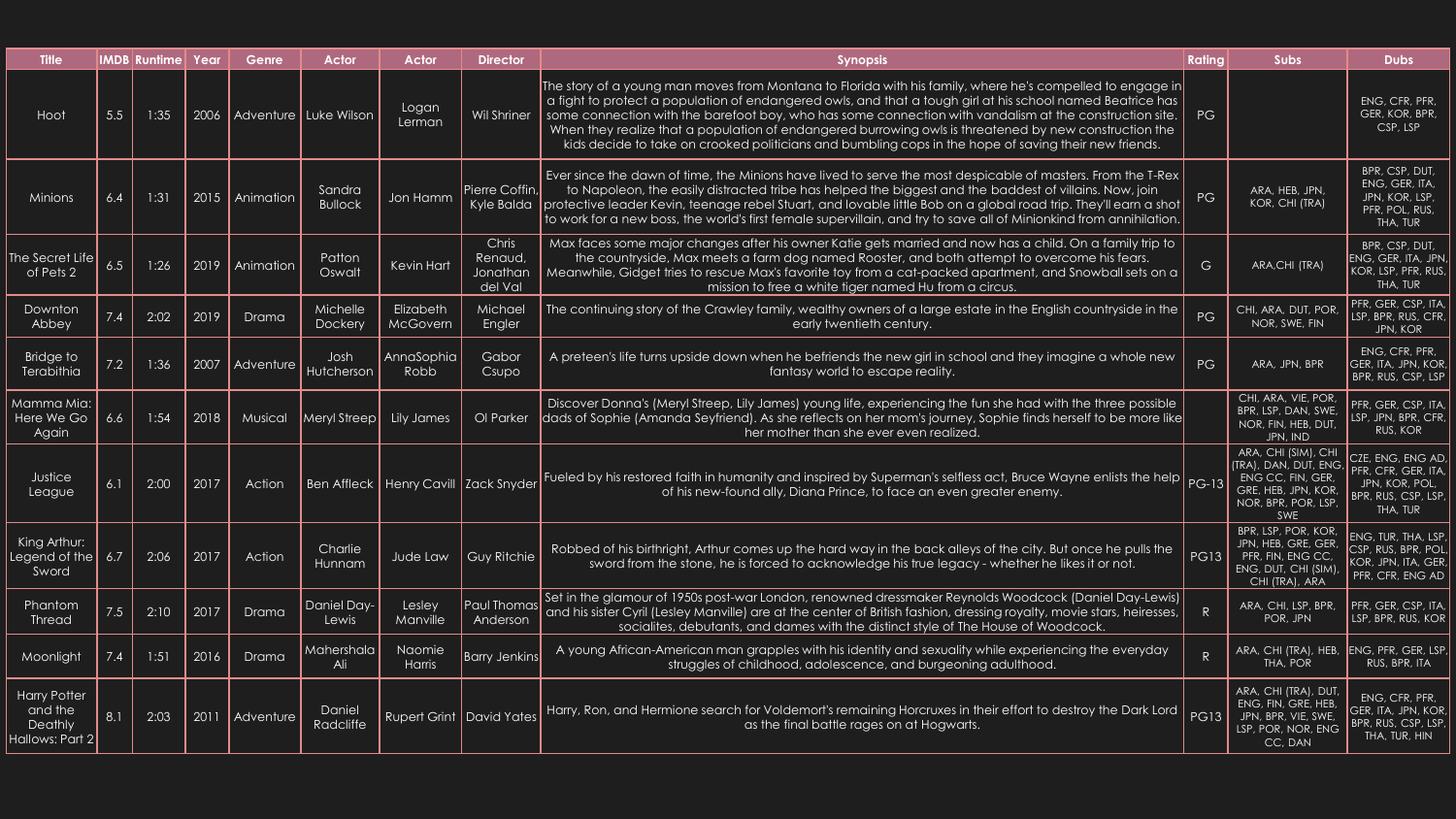#### **Kid-Friendly** Apr '22

*<u>SHOPLIFTER</u>* **MARINE TELEVIS Binep** 

K.C. Undercover

Lilo & Stitch

Vampirina



of Evil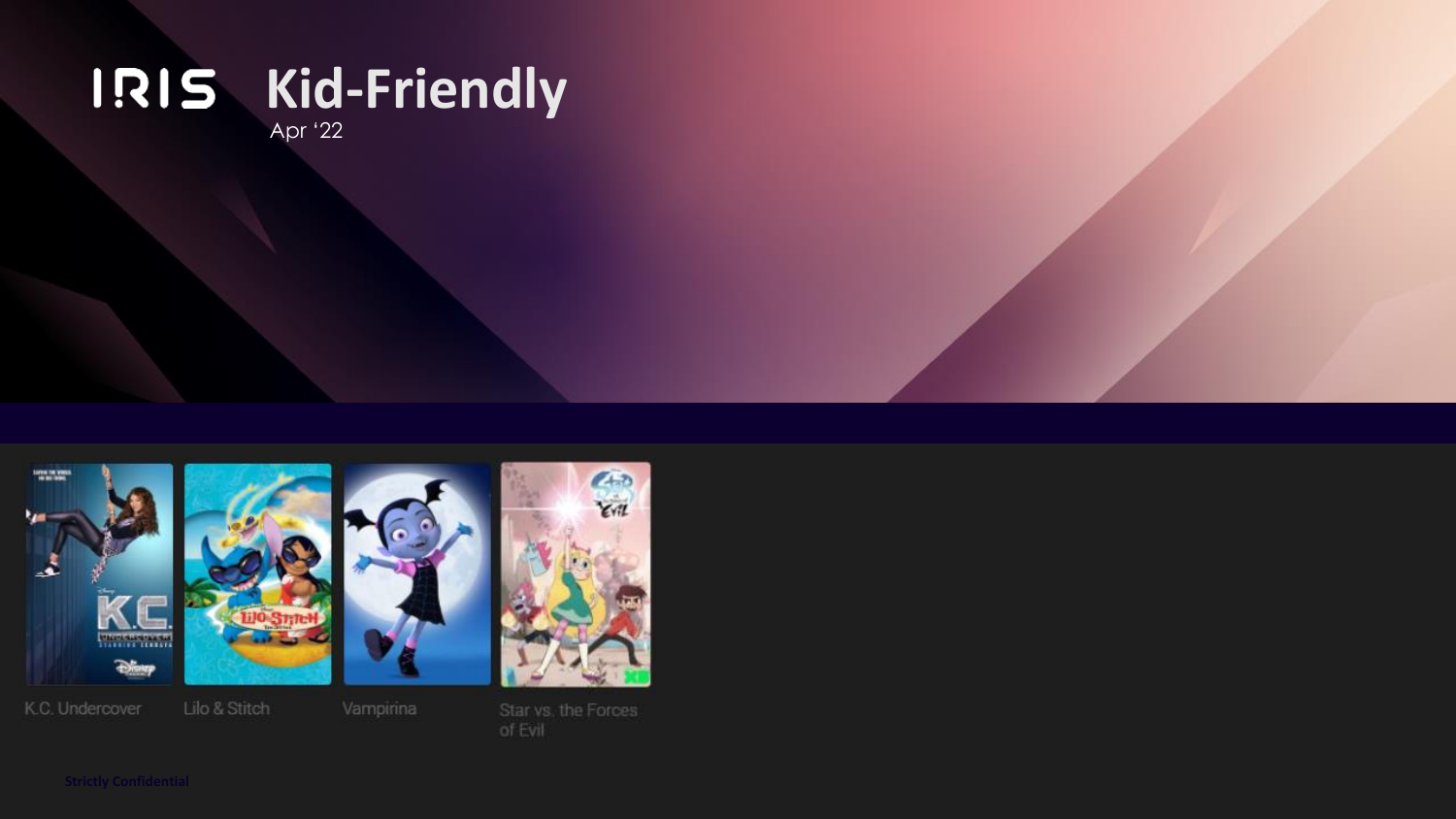| <b>Series Title</b>            | <b>TV Episode</b>                           | Season         | <b>Episode</b>  | <b>Subs</b> | <b>Dubs</b>                                                                                          | Genre      | <b>Genre</b> | <b>Runtime</b> | <b>Synopsis</b>                                                                                                                                                                                                                                                                                                                                 | Rating  |  |
|--------------------------------|---------------------------------------------|----------------|-----------------|-------------|------------------------------------------------------------------------------------------------------|------------|--------------|----------------|-------------------------------------------------------------------------------------------------------------------------------------------------------------------------------------------------------------------------------------------------------------------------------------------------------------------------------------------------|---------|--|
| Vampirina                      | Scare-itage Day / The Great Egg<br>Scramble | 2              |                 | ENG CC      | CANT, DAN, ENG,<br>PFR. GER. GRE. IND.<br>ITA, JPN, NOR, POL,                                        | Animation  | Family       | :30            | Vampirina is a little vampire that's moving from Transylvania to<br>Pennsylvania! Along with her family and pets, Vee is going to learn all                                                                                                                                                                                                     |         |  |
|                                | Desserter Mystery / Mirror Mirror           | $\overline{2}$ | 8               |             | BPR, RUS, CSP, LSP,<br>SWE, TUR                                                                      |            |              |                | about what the human world has to offer!                                                                                                                                                                                                                                                                                                        |         |  |
| Star vs. the Forces<br>of Evil | Moon Remembers / Swim Suit                  |                | 3               |             | ARA, BPR, CSP, CZE,<br>DAN, GER, GRE,<br>ENG, POR, HEB, HUN.                                         | Children's | Animation    |                | Star Butterfly arrives on Earth to live with the Diazes, a Mexican-<br>American family. She continues to battle villains throughout the                                                                                                                                                                                                         |         |  |
|                                | Ransomgram / Lake House Fever               |                |                 |             | INB. ITA. JPN. KOR.<br>LSP, MS, DUT, NOR,<br>PFR, POL, RUS, SWE,<br>THA, TUR, ZH (CANT)              |            |              | :30            | $TV-Y7$<br>universe and high school, mainly to protect her extremely powerful<br>wand, an object that still confuses her.                                                                                                                                                                                                                       |         |  |
|                                | Dupe                                        |                | 26              |             | DAN, DUT, ENG, PFR,<br>GER, GRE, ICE, ITA,<br>JPN, NOR, POL, BPR,<br>POR, RUS, CSP, LSP,<br>SWE, TUR |            |              |                | If Stitch was Dr. Jumba's beloved Experiment 626, what happened to<br>the other 625? Jumba's remaining experiments have landed all over<br>Hawaii in the form of dehydrated pods. The experiments become<br>activated when submerged in water and, much like Stitch, each<br>experiment has its own specific talents for destructionand comedy. |         |  |
| Lilo & Stitch                  | Baby-fier                                   |                | 35 <sup>5</sup> |             |                                                                                                      | Animation  | Family       | :30            | Lilo and Stitch's mission is to catch Stitch's "cousins" before they fall into<br>the clutches of the evil Dr. Jacques von Hamsterviel and his henchman<br>Gantu, turn the experiments' natures from bad to good, and find<br>places where each can belong and contribute to the community.                                                     |         |  |
| K.C. Undercover                | Double Crossed Part 2                       |                | $\overline{11}$ | ENG CC      | DAN, DUT, ENG, PFR,<br>GER, GRE, ITA, JPN,<br>NOR, POL, BPR, POR,                                    | Action     | Comedy       | :30            | High school student K.C. Cooper goes undercover as the government's<br>newest secret agent! With her spy family by her side, her wits, and<br>arsenal of gadgets, she's ready for any covert operation, or homework                                                                                                                             | $TV-Y7$ |  |
|                                | Double Crossed Part 3                       |                | 12 <sup>2</sup> |             | RUS, CSP, LSP, SWE,<br>THA, TUR                                                                      |            |              |                | assignment. Join K.C. as she learns that growing up in a family of spies<br>means sharing every mission.                                                                                                                                                                                                                                        |         |  |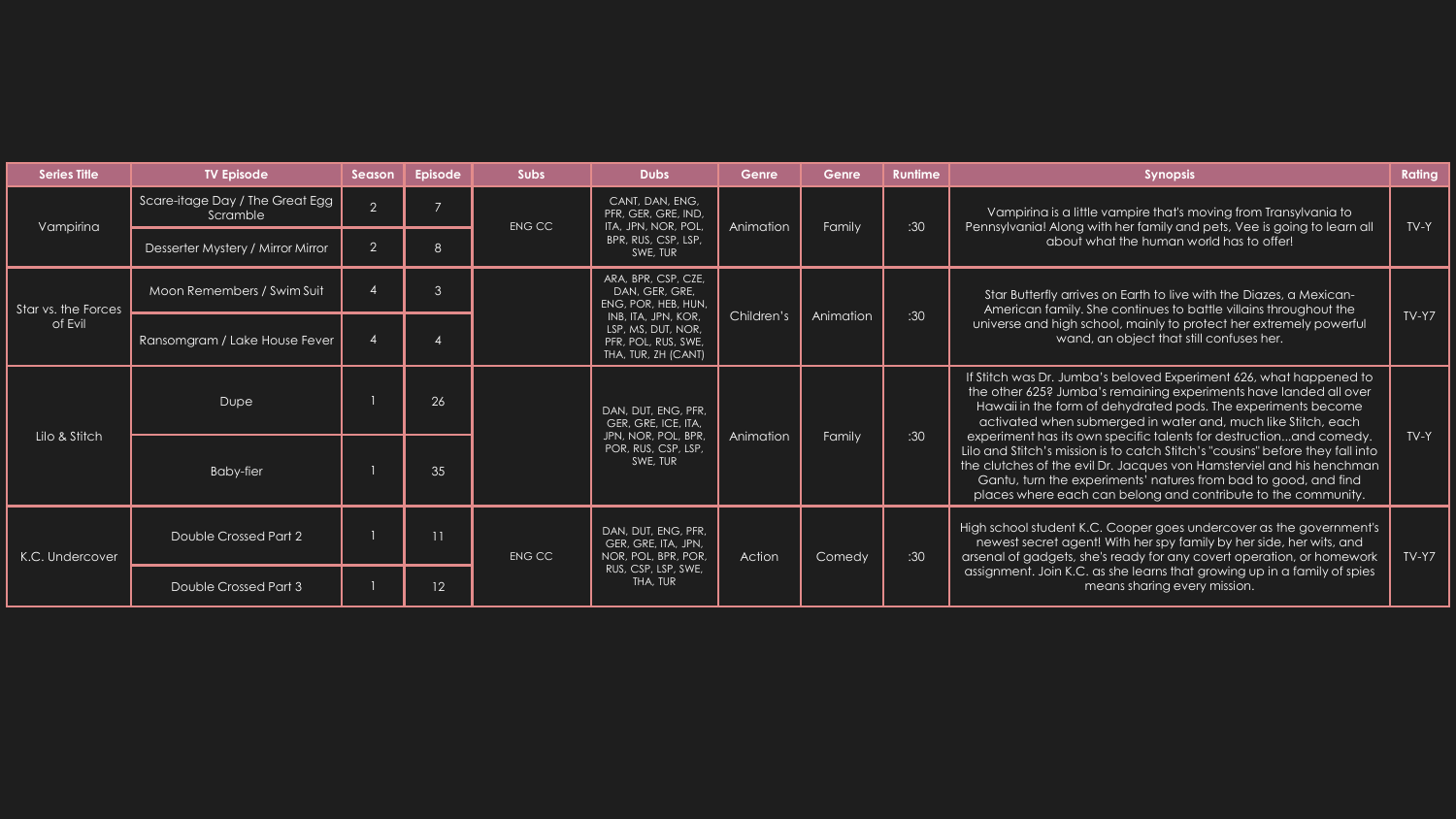## **Popular TV - Familiar Favourites**

Recreation

Apr '22

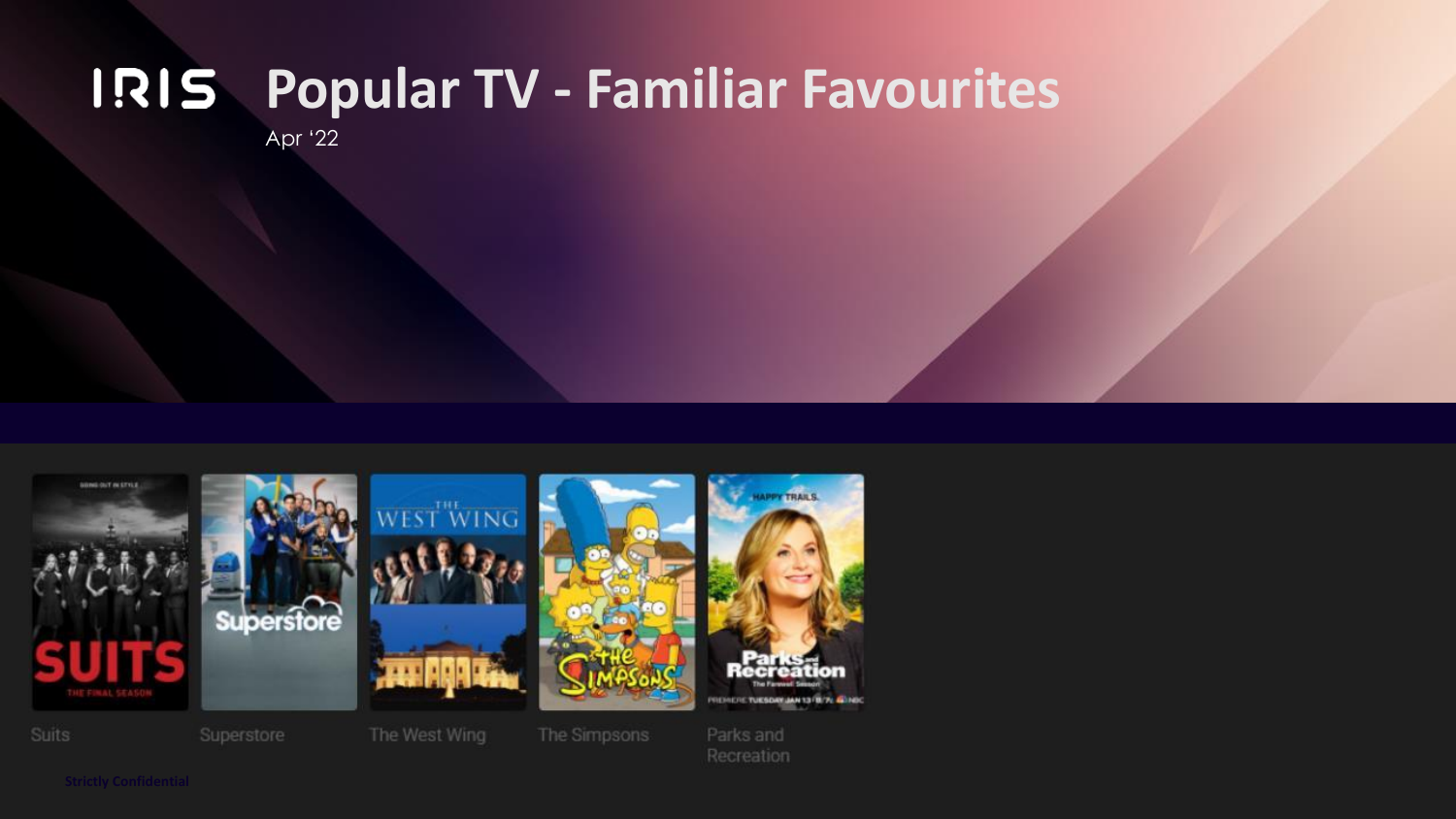| <b>Series Title</b>     | <b>TV Episode</b>                   |                 | Season Episode         | <b>Subs</b>                         | <b>Dubs</b>        | Genre     | Genre     | <b>Runtime</b>                                                                                                                                                                                                                                                                                                | <b>Synopsis</b>                                                                                                                                                                                                                                                                                                                   | Rating  |  |  |
|-------------------------|-------------------------------------|-----------------|------------------------|-------------------------------------|--------------------|-----------|-----------|---------------------------------------------------------------------------------------------------------------------------------------------------------------------------------------------------------------------------------------------------------------------------------------------------------------|-----------------------------------------------------------------------------------------------------------------------------------------------------------------------------------------------------------------------------------------------------------------------------------------------------------------------------------|---------|--|--|
| Suits                   | Right-Hand Man                      | 8               |                        | BPR, LSP, ITA, CSP expected but TBC |                    | Drama     |           | "Suits" delves into the fast-paced, high-stakes world of a top Manhattan<br>corporate law firm where hotshot associate Harvey Specter (Gabriel Macht,<br>"Love & Other Drugs") makes a risky move by hiring Mike Ross (Patrick J.<br>Adams, "Old School") a brilliant but unmotivated college dropout, as his |                                                                                                                                                                                                                                                                                                                                   |         |  |  |
|                         | Pecking Order                       | 8               | 2                      | BPR, LSP, ITA, CSP expected but TBC |                    |           |           |                                                                                                                                                                                                                                                                                                               |                                                                                                                                                                                                                                                                                                                                   |         |  |  |
|                         | Promises, Promises                  | 8               | $\mathbf{3}$           | BPR, LSP, ITA, CSP expected but TBC | Comedy             |           | 1:00      | associate. As he becomes enmeshed in this unfamiliar world, Mike relies<br>heavily on the firm's best paralegal Rachel (Megan Markle, "Horrible Bosses")                                                                                                                                                      | $TV-14$                                                                                                                                                                                                                                                                                                                           |         |  |  |
|                         | Revenue Per Square Foot             | 8               | $\boldsymbol{\Lambda}$ | BPR, LSP, ITA, CSP expected but TBC |                    |           |           | and Harvey's no-nonsense assistant Donna (Sarah Rafferty, "Brothers &<br>Sisters") to help him serve justice. With a photographic memory and the street<br>smarts of a hustler, Mike proves to be a legal prodigy despite the absence of                                                                      |                                                                                                                                                                                                                                                                                                                                   |         |  |  |
|                         | Good Mudding                        | 8               | 5 <sup>5</sup>         | BPR, LSP, ITA, CSP expected but TBC |                    |           |           | bonafide legal credentials.                                                                                                                                                                                                                                                                                   |                                                                                                                                                                                                                                                                                                                                   |         |  |  |
|                         | I'm Leslie Knope                    | $\overline{4}$  |                        | BPR, LSP expected but TBC           |                    |           |           | :30                                                                                                                                                                                                                                                                                                           | A comedy series from the Emmy®-winning executive producers of "The<br>Office," "Parks and Recreation" stars Amy Poehler as a mid-level bureaucrat<br>who tries to beautify her town-and advance her political career--via the                                                                                                     |         |  |  |
|                         | Ron & Tammy's                       | $\overline{4}$  | 2                      | BPR, LSP expected but TBC           |                    |           |           |                                                                                                                                                                                                                                                                                                               |                                                                                                                                                                                                                                                                                                                                   |         |  |  |
| Parks and<br>Recreation | <b>Born &amp; Raised</b>            | $\overline{4}$  | $\mathbf{3}$           | BPR, LSP expected but TBC           |                    | Comedy    |           |                                                                                                                                                                                                                                                                                                               | hilariously mundane world of local government. A mockumentary also starring<br>comedy talents Rashida Jones, Aziz Ansari, Aubrey Plaza, and Nick Offerman,<br>this cleverly-scripted parade of small town characters finds the funny in the                                                                                       | $TV-14$ |  |  |
|                         | Pawnee Rangers                      | $\overline{4}$  | $\Lambda$              | BPR, LSP expected but TBC           |                    |           |           |                                                                                                                                                                                                                                                                                                               | minutiae and tiny details that make accomplishing the smallest civic project<br>an epically complicated task. The scope may be little, but the laughs are                                                                                                                                                                         |         |  |  |
|                         | Meet N Greet                        | $\overline{4}$  | 5 <sup>5</sup>         | BPR, LSP expected but TBC           |                    |           |           |                                                                                                                                                                                                                                                                                                               | huge.                                                                                                                                                                                                                                                                                                                             |         |  |  |
|                         | 17 People                           | 2               | 18                     | <b>ARA</b>                          | <b>ENG</b>         |           |           |                                                                                                                                                                                                                                                                                                               | Presidential advisers get their personal lives hopelessly tangled up with                                                                                                                                                                                                                                                         |         |  |  |
|                         | Bad Moon Rising                     | 2               | 19                     | <b>ARA</b>                          | <b>ENG</b>         |           |           |                                                                                                                                                                                                                                                                                                               | professional duties as they try to conduct the business of running a country.<br>Fictional Democratic President Josiah "Jed" Bartlet suffers no fools, and that<br>policy alienates many. He and his dedicated staffers struggle to balance the<br>needs of the country with the political realities of Washington, D.C., working |         |  |  |
| The West Wing           | The Fall's Gonna Kill You           | 2               | 20                     | <b>ARA</b>                          | <b>ENG</b>         | Drama     | Political | 1:00                                                                                                                                                                                                                                                                                                          |                                                                                                                                                                                                                                                                                                                                   |         |  |  |
|                         | 18th And Potomac                    | 2               | 21                     | <b>ARA</b>                          | <b>ENG</b>         |           |           |                                                                                                                                                                                                                                                                                                               | through two presidential terms that include countless scandals, threats and<br>political scuffles, as well as the race to succeed Bartlet as the leader of the                                                                                                                                                                    |         |  |  |
|                         | <b>Two Cathedrals</b>               | $\overline{2}$  | 22                     | <b>ARA</b>                          | <b>ENG</b>         |           |           |                                                                                                                                                                                                                                                                                                               | free world.                                                                                                                                                                                                                                                                                                                       |         |  |  |
|                         | The Computer Wore Menace<br>Shoes   | 12 <sup>°</sup> | $\overline{6}$         | ENG CC                              | ENG, LSP, UKR      |           |           |                                                                                                                                                                                                                                                                                                               |                                                                                                                                                                                                                                                                                                                                   |         |  |  |
|                         | Skinner's Sense of Snow             | 12 <sup>°</sup> | 8                      | <b>ENG CC</b>                       | ENG, LSP, UKR      |           |           |                                                                                                                                                                                                                                                                                                               | This is an animated sitcom about the antics of a dysfunctional family. Homer is                                                                                                                                                                                                                                                   |         |  |  |
| The Simpsons            | <b>HOMR</b>                         | 12 <sup>°</sup> | $\circ$                | <b>ENG CC</b>                       | ENG, LSP, UKR      | Animation | Comedy    | :30                                                                                                                                                                                                                                                                                                           | the oafish unhealthy beer loving father, Marge is the hardworking homemaker<br>wife, Bart is the perpetual ten-year-old underachiever (and proud of it), Lisa is $ $ TV-PG<br>the unappreciated eight-year-old genius, and Maggie is the cute, pacifier                                                                           |         |  |  |
|                         | How I Spent My Strummer<br>Vacation | 14              | 2                      | ENG CC                              | ENG, HUN, LSP, UKR |           |           |                                                                                                                                                                                                                                                                                                               | loving silent infant.                                                                                                                                                                                                                                                                                                             |         |  |  |
|                         | Today, I Am a Clown                 | 15 <sup>°</sup> | 6 <sup>1</sup>         | ENG CC                              | ENG, HUN, LSP, UKR |           |           |                                                                                                                                                                                                                                                                                                               |                                                                                                                                                                                                                                                                                                                                   |         |  |  |
|                         | <b>Olympics</b>                     | $\overline{2}$  |                        | BPR, LSP expected but TBC           |                    |           |           |                                                                                                                                                                                                                                                                                                               |                                                                                                                                                                                                                                                                                                                                   |         |  |  |
|                         | Strike                              | 2               | 2 <sup>1</sup>         | BPR, LSP expected but TBC           |                    |           |           |                                                                                                                                                                                                                                                                                                               | America Ferrera and Ben Feldman star in this hilarious workplace comedy<br>from the producer of "The Office" about a unique family of employees at a<br>super-sized mega store. From the bright-eyed newbies and the seen-it-all<br>veterans to the clueless summer hires and in-it-for-life managers, together they              |         |  |  |
| Superstore              | <b>Back to Work</b>                 | 2               | 3 <sup>1</sup>         | BPR, LSP expected but TBC           |                    | Comedy    |           | :30                                                                                                                                                                                                                                                                                                           |                                                                                                                                                                                                                                                                                                                                   |         |  |  |
|                         | Guns, Pills, and Birds              | 2               | $\mathbf{\Lambda}$     | BPR, LSP expected but TBC           |                    |           |           |                                                                                                                                                                                                                                                                                                               | hilariously tackle the day-to-day grind of rabid bargain hunters, riot-causing<br>sales, and nap-worthy training sessions.                                                                                                                                                                                                        |         |  |  |
|                         | Spokesman Scandal                   | 2               | 5 <sup>5</sup>         | BPR, LSP expected but TBC           |                    |           |           |                                                                                                                                                                                                                                                                                                               |                                                                                                                                                                                                                                                                                                                                   |         |  |  |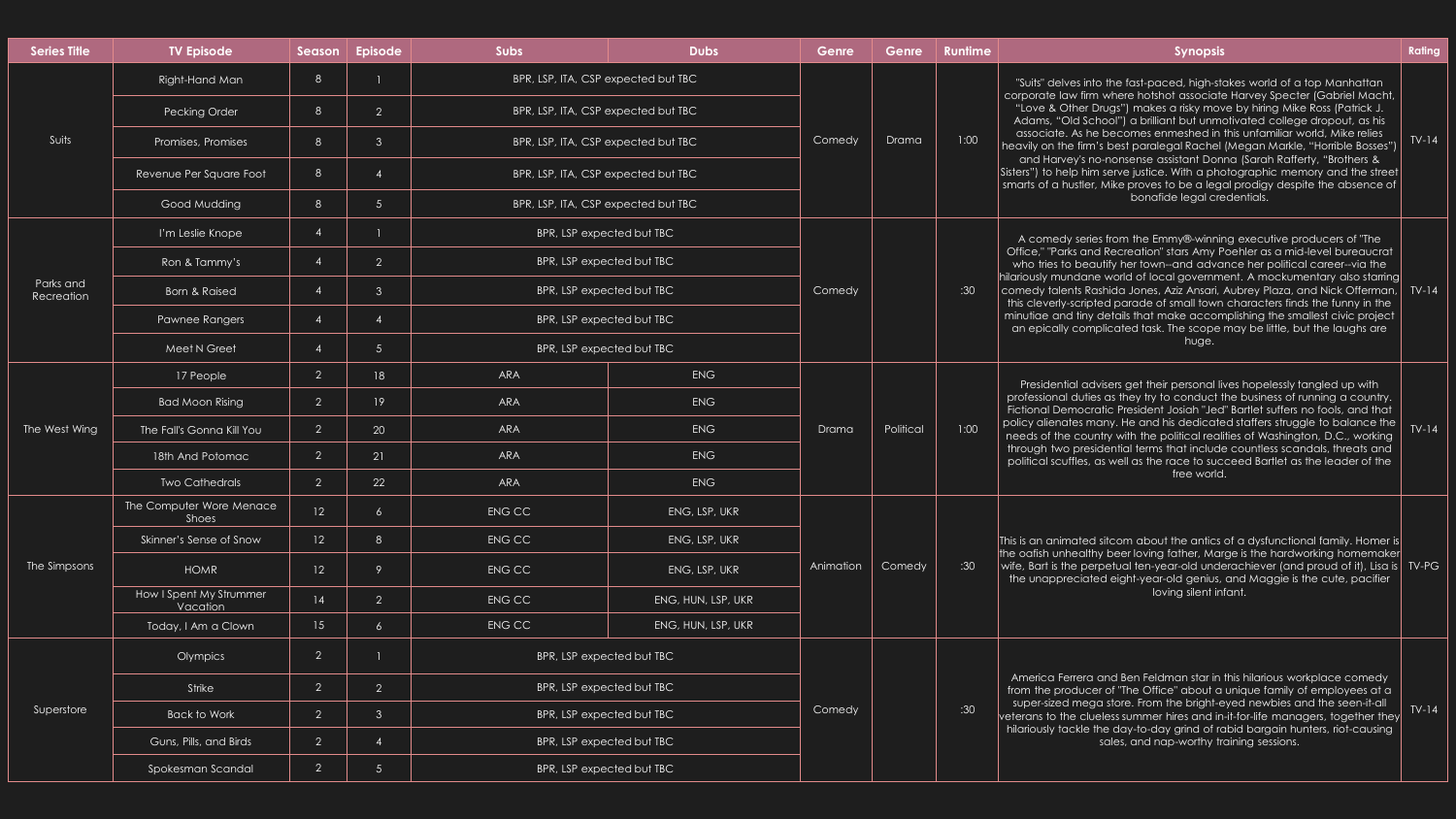## **Popular TV - Western TV**

Mar – Apr '22



Theory